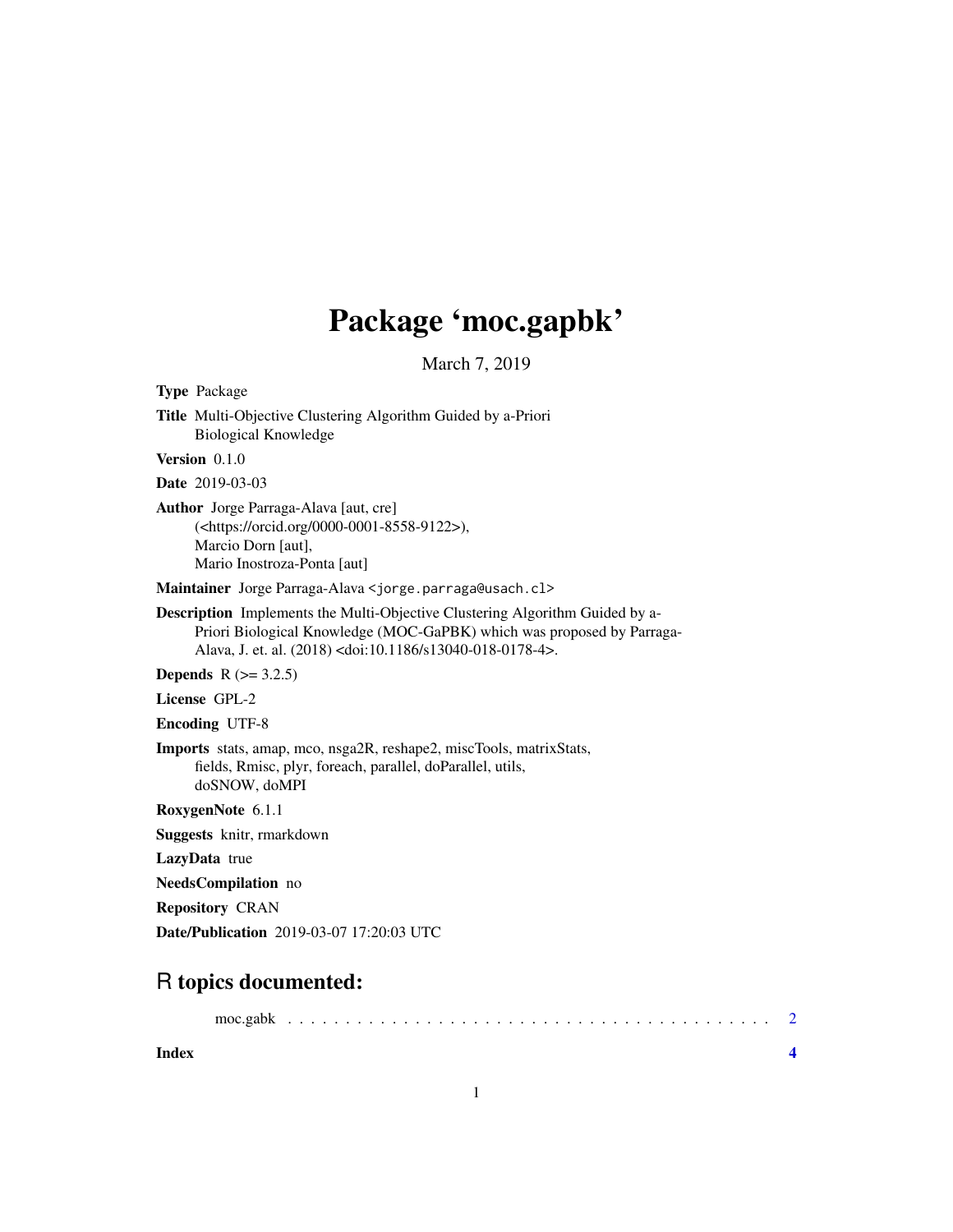<span id="page-1-0"></span>

#### Description

This function receives two distance matrices and it performs the MOC-GaPBK.

#### Usage

```
moc.gabk(dmatrix1, dmatrix2, num_k, generation = 50, pop_size = 10,
  rat_cross = 0.8, rat_muta = 0.01, tour_size = 2,
 neighborhood = 0.1, local\_search = FALSE, cores = 2)
```
#### Arguments

| dmatrix1     | A distance matrix. It should have the same dimensions that dmatrix2. It is<br>mandatory.                                                                     |
|--------------|--------------------------------------------------------------------------------------------------------------------------------------------------------------|
| dmatrix2     | A distance matrix. It should have the same dimensions that dmatrix1. It is<br>mandatory.                                                                     |
| $num_k$      | The number k of groups represented by medoids in each individual. It is manda-<br>tory.                                                                      |
| generation   | Number of generations to be performed by MOC-GaPBK. By default 50.                                                                                           |
| pop_size     | Size of population. By default 10.                                                                                                                           |
| rat_cross    | Probability of crossover. By default 0.80.                                                                                                                   |
| rat_muta     | Probability of mutation. By default 0.01.                                                                                                                    |
| tour_size    | Size of tournament. By default 2.                                                                                                                            |
| neighborhood | Percentage of neighborhood. A real value between 0 and 1. It is computed as<br>neighborhood*pop_size to determine the size of neighborhood. By default 0.10. |
| local_search | A boolean value indicating whether the local searches procedures (PR and PLS)<br>are computed. By default <i>FALSE</i> .                                     |
| cores        | Number of cores to be used to compute the local searches procedures. By default<br>2.                                                                        |

#### Details

MOC-GaPBK is a method proposes by Parraga-Alava, J. et. al. 2018. It carries out the discovery of clusters using NSGA-II algorithm along with Path-Relinking (PR) and Pareto Local Search (PLS) as intensification and diversification strategies, respectively. The algorithm uses as objective functions two versions of the Xie-Beni validity index, i.e., a version for each distance matrix (dmatrix1, dmatrix2). More details about this compute can be found in: <https://doi.org/10.1186/s13040-018-0178-4>. MOC-GaPBK yield a set of the best clustering solutions from a multi-objective point of views.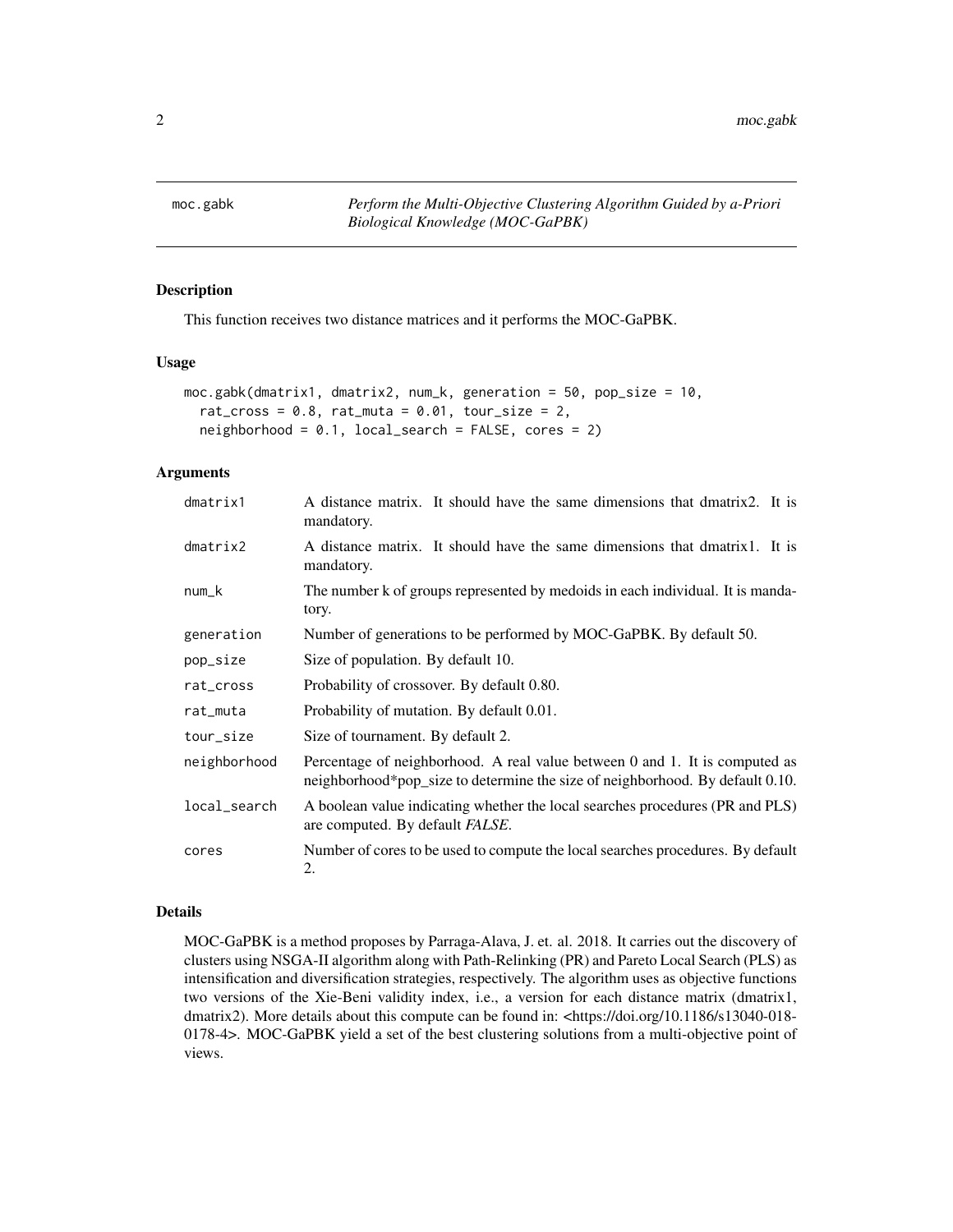#### moc.gabk 3

#### Value

| population       | The population of medoids including the objective functions values and order                                        |
|------------------|---------------------------------------------------------------------------------------------------------------------|
|                  | by Pareto ranking and crowding distance values.                                                                     |
| matrix.solutions |                                                                                                                     |
|                  | A matrix with results of clustering. Each column represents a clustering solution<br>available in Pareto front.     |
| clustering       | A list containing named vectors of integers from 1: k representing the cluster to<br>which each object is assigned. |

#### Author(s)

Jorge Parraga-Alava, Marcio Dorn, Mario Inostroza-Ponta

#### References

J. Parraga-Alava, M. Dorn, M. Inostroza-Ponta (2018). *A multi-objective gene clustering algorithm guided by apriori biological knowledge with intensification and diversification strategies*. BioData Mining. 11(1) 1-16.

K. Deb, A. Pratap, S. Agarwal, T. Meyarivan (2002). *A fast and elitist multiobjective genetic algorithm: NSGA-II*. IEEE Transactions on Evolutionary Computation, 6(2) 182-197.

F. Glover (1997). *Tabu Search and Adaptive Memory Programming - Advances, Applications and Challenges*. Interfaces in Computer Science and Operations Research: Advances in Metaheuristics, Optimization, and Stochastic Modeling Technologies. 1-75.

J. Dubois-Lacoste, M. Lopez-Ibanez, Stutzle, T. (2015). *Anytime Pareto local search*. European Journal of Operational Research, 243(2) 369-385.

#### Examples

##Generates a data matrix of dimension 50X20

```
library("amap")
library("moc.gapbk")
x <- matrix(runif(100*20, min = -5, max = 10), nrow=50, ncol=20)
##Compute two distance matrices
dmatrix1<- as.matrix(amap::Dist(x, method = "euclidean"))
dmatrix2<- as.matrix(amap::Dist(x, method = "correlation"))
##Performs MOC-GaPBK with 5 cluster
example<-moc.gabk(dmatrix1, dmatrix2, 5)
example$population
example$matrix.solutions
example$clustering
```